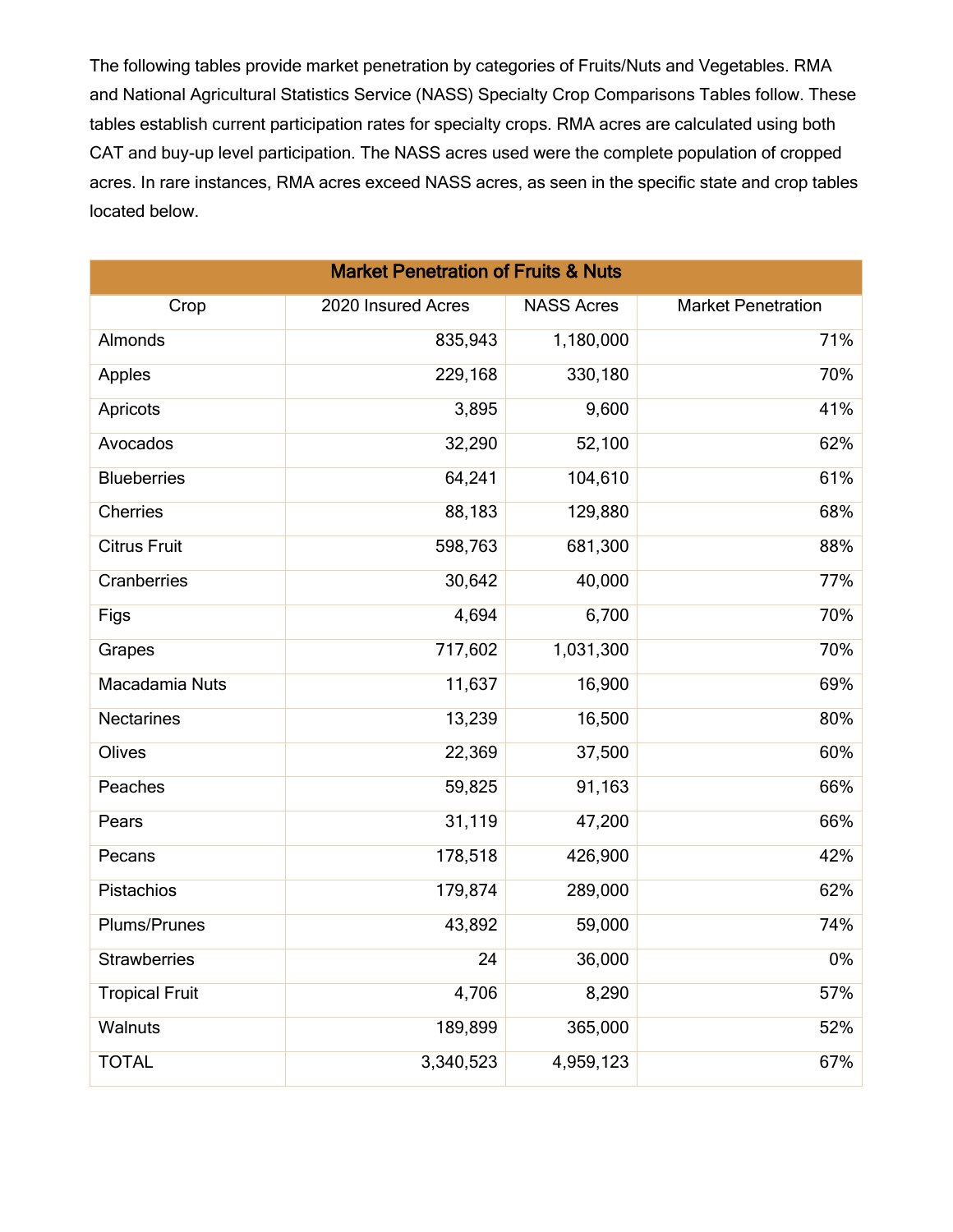|                         | <b>Market Penetration of Vegetables</b> |                   |                           |
|-------------------------|-----------------------------------------|-------------------|---------------------------|
| Crop                    | 2020 Insured Acres                      | <b>NASS Acres</b> | <b>Market Penetration</b> |
| Beans, Fresh Snap       | 2,959                                   | 35,000            | 8%                        |
| Cabbage                 | 13,373                                  | 43,900            | 30%                       |
| <b>Chile Peppers</b>    | 775                                     | 9,800             | 8%                        |
| Cucumbers               | 17,340                                  | 52,430            | 33%                       |
| Dry Beans               | 1,580,373                               | 1,740,000         | 91%                       |
| Dry Peas                | 1,621,163                               | 1,788,500         | 91%                       |
| <b>Green Peas</b>       | 110,394                                 | 126,500           | 87%                       |
| Onions                  | 79,509                                  | 154,900           | 51%                       |
| Peppers, Bell           | 4,826                                   | 15,900            | 30%                       |
| Potatoes                | 662,750                                 | 921,000           | 72%                       |
| <b>Processing Beans</b> | 56,677                                  | 94,300            | 60%                       |
| Pumpkins                | 9,096                                   | 16,426            | 55%                       |
| Sweet Corn, Fresh       | 37,684                                  | 126,100           | 30%                       |
| Sweet Corn, Process     | 173,337                                 | 266,400           | 65%                       |
| <b>Sweet Potatoes</b>   | 7,785                                   | 335,400           | 2%                        |
| Tomatoes, Fresh         | 23,550                                  | 80,200            | 30%                       |
| Tomatoes, Process       | 212,267                                 | 235,000           | 90%                       |
| <b>TOTAL</b>            | 4,613,858                               | 6,041,756         | 76%                       |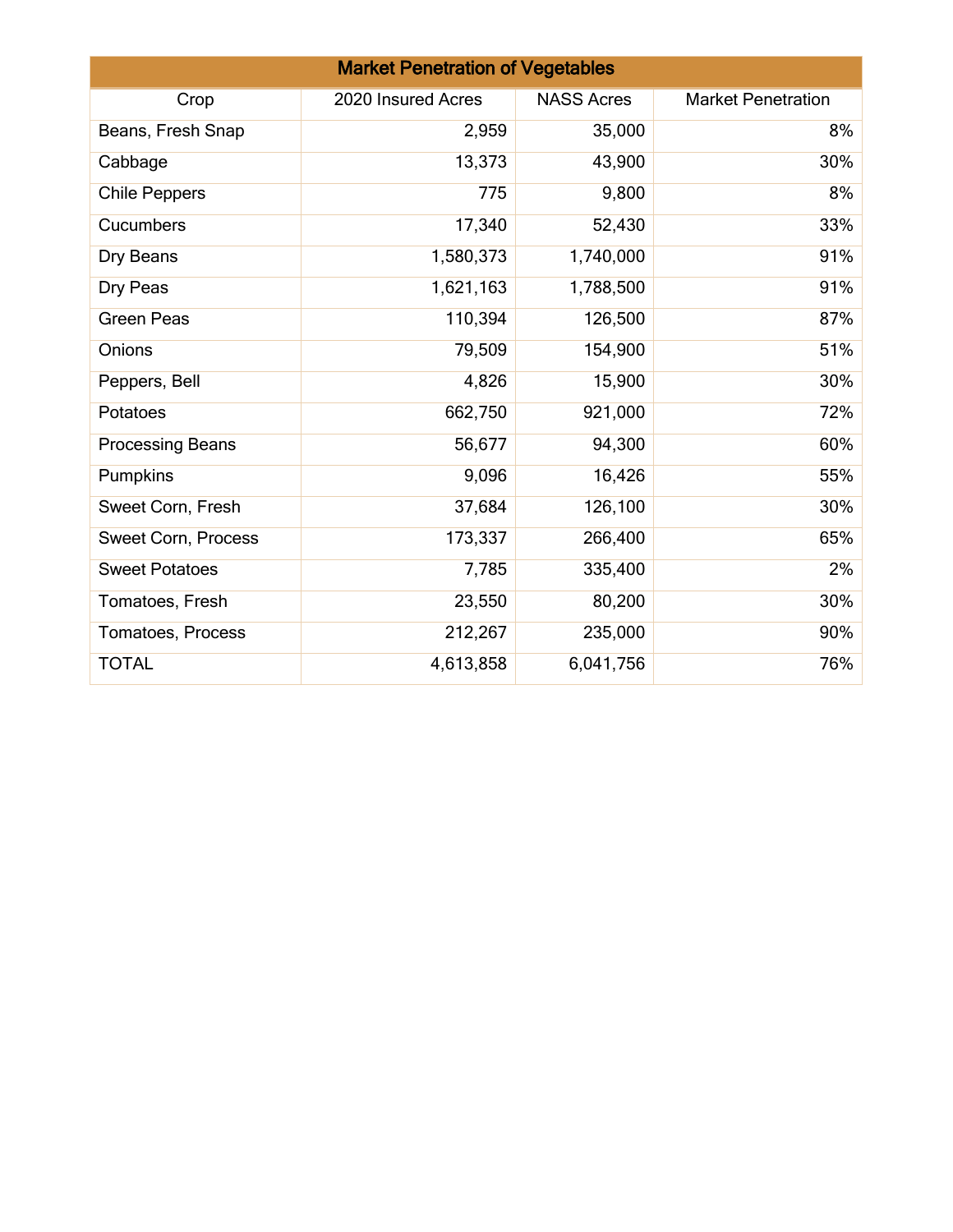| TOTAL ACRES, YEAR - 2020 | Almonds |                        |              |
|--------------------------|---------|------------------------|--------------|
| <b>State</b>             | RMA     | NASS <b>V</b>          | $Pct.\nabla$ |
| California               |         | 835,943 1,180,000* 71% |              |
| <b>Unites States</b>     |         | 835,943 1,180,000      | 71%          |

| <b>TOTAL ACRES, YEAR - 2020</b>         |                | <b>Apples</b>        |              |
|-----------------------------------------|----------------|----------------------|--------------|
| <b>State</b>                            | RMA <b>V</b>   | <b>NASS▼</b>         | $Pct.\nabla$ |
| California                              | 3,090          | 12,700***            | 24%          |
| <b>Connecticut</b>                      | 778            | 1,800***             | 43%          |
| Idaho                                   | 1,347          | $2,100**$            | 64%          |
| <b>Illinois</b>                         | 388            | 1,700**              | 23%          |
| Indiana                                 | 510            | 1,300*               | 39%          |
| lowa                                    | 48             | 900*                 | 5%           |
| <b>Maine</b>                            | 1,159          | 2,700**              | 43%          |
| <b>Maryland</b><br><b>Massachusetts</b> | 866<br>1,036   | 1,800**<br>$3,300**$ | 48%<br>31%   |
| Michigan                                | 23,686         | 31,000***            | 76%          |
| <b>Minnesota</b>                        | 547            | 2,900**              | 19%          |
| <b>Missouri</b>                         | 725            | $1,100*$             | 66%          |
| <b>New Hampshire</b>                    | 560            | 1,300*               | 43%          |
| <b>New Jersey</b>                       | 258            | 2,200**              | 12%          |
| <b>New York</b>                         | 31,971         | 44,000***            | 73%          |
| <b>North Carolina</b><br>Ohio           | 4,275<br>1,160 | 5,200**<br>4,000**   | 82%<br>29%   |
| Oregon                                  | 2,264          | 5,000***             | 45%          |
| Pennsylvania                            | 11,920         | 19,500***            | 61%          |
| <b>Rhode Island</b>                     | 65             | 230*                 | 28%          |
| <b>Tennessee</b>                        | 50             | 650*                 | 8%           |
| Utah                                    | 254            | 1,200*               | 21%          |
| Vermont                                 | 781            | $2,100**$            | 37%          |
| Virginia                                | 5,511          | 9,500***             | 58%          |
| Washington                              | 135,919        | 172,000***           | 79%          |
| <b>Unites States</b>                    | 229,168        | 330,180              | 70%          |

\* 2015 most recent by NASS

\*\*2017 most recent by NASS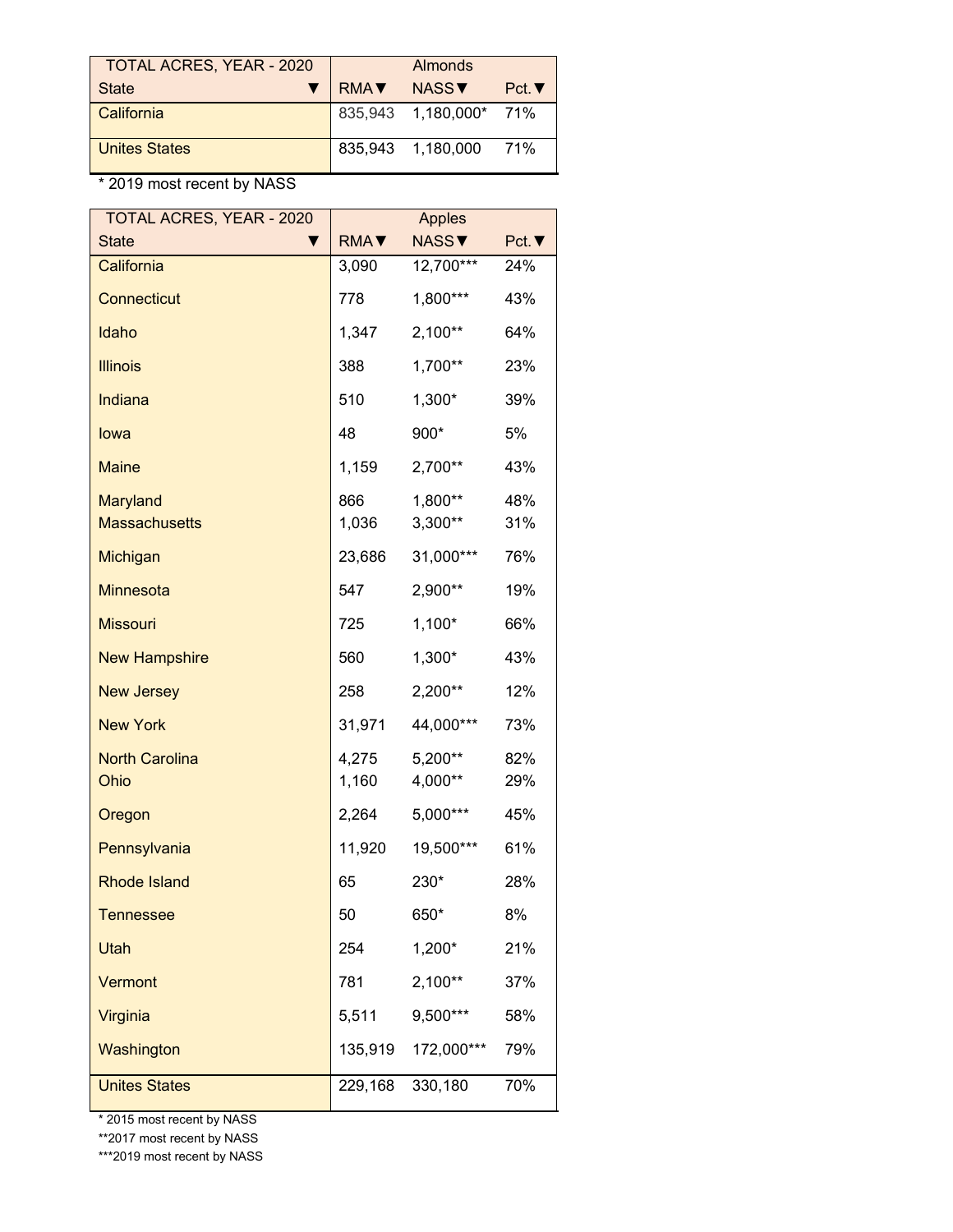| <b>TOTAL ACRES, YEAR - 2020</b> | <b>Apricots</b> |                   |      |
|---------------------------------|-----------------|-------------------|------|
| <b>State</b>                    | <b>RMAV</b>     | NASS <sup>V</sup> | Pct. |
| California                      | 3,442           | 8,600**           | 40%  |
| Washington                      | 453             | 1,000*            | 45%  |
| <b>Unites States</b>            | 3,895           | 9,600             | 41%  |

\*\*2019 most recent by NASS

| <b>TOTAL ACRES, YEAR - 2020</b> | Avocados     |              |       |
|---------------------------------|--------------|--------------|-------|
| <b>State</b>                    | RMA <b>V</b> | <b>NASSV</b> | Pct.▼ |
| California                      | 30,477       | 46,100*      | 66%   |
| <b>Florida</b>                  | 1,813        | $6,000*$     | 30%   |
| <b>Unites States</b>            | 32,290       | 52.100       | 62%   |

\*2019 most recent by NASS

| <b>TOTAL ACRES, YEAR - 2020</b> | Beans, Fresh Snap |          |       |
|---------------------------------|-------------------|----------|-------|
| <b>State</b>                    | <b>RMA</b>        | NASSV    | Pct.  |
| New York                        | 341               | 30,200** | $1\%$ |
| <b>North Carolina</b>           | 2.618             | 4.800*   | 55%   |
| <b>Unites States</b>            | 2.959             | 35,000   | 8%    |

\*2018 most recent by NASS

\*\*2019 most recent by NASS

| <b>TOTAL ACRES, YEAR - 2020</b> | <b>Blueberries</b>         |            |              |
|---------------------------------|----------------------------|------------|--------------|
| <b>State</b>                    | $RMA$ $\blacktriangledown$ | NASS▼      | $Pct.\nabla$ |
| Alabama                         | 11                         | 410*       | 3%           |
| California                      | 5,655                      | 7,300***   | 77%          |
| Florida                         | 4,158                      | $5,100***$ | 82%          |
| Georgia                         | 17,580                     | 21,700***  | 81%          |
| Michigan                        | 11,095                     | 20,600***  | 54%          |
| <b>Mississippi</b>              | 326                        | 1,500**    | 22%          |
| <b>New Jersey</b>               | 6,857                      | $9,300***$ | 74%          |
| <b>North Carolina</b>           | 8,306                      | 8,700***   | 95%          |
| Oregon                          | 4,675                      | 13,300***  | 35%          |
| Washington                      | 5,578                      | 16,700***  | 33%          |
| <b>Unites States</b>            | 64,241                     | 104,610    | 61%          |

\*\*2017 most recent by NASS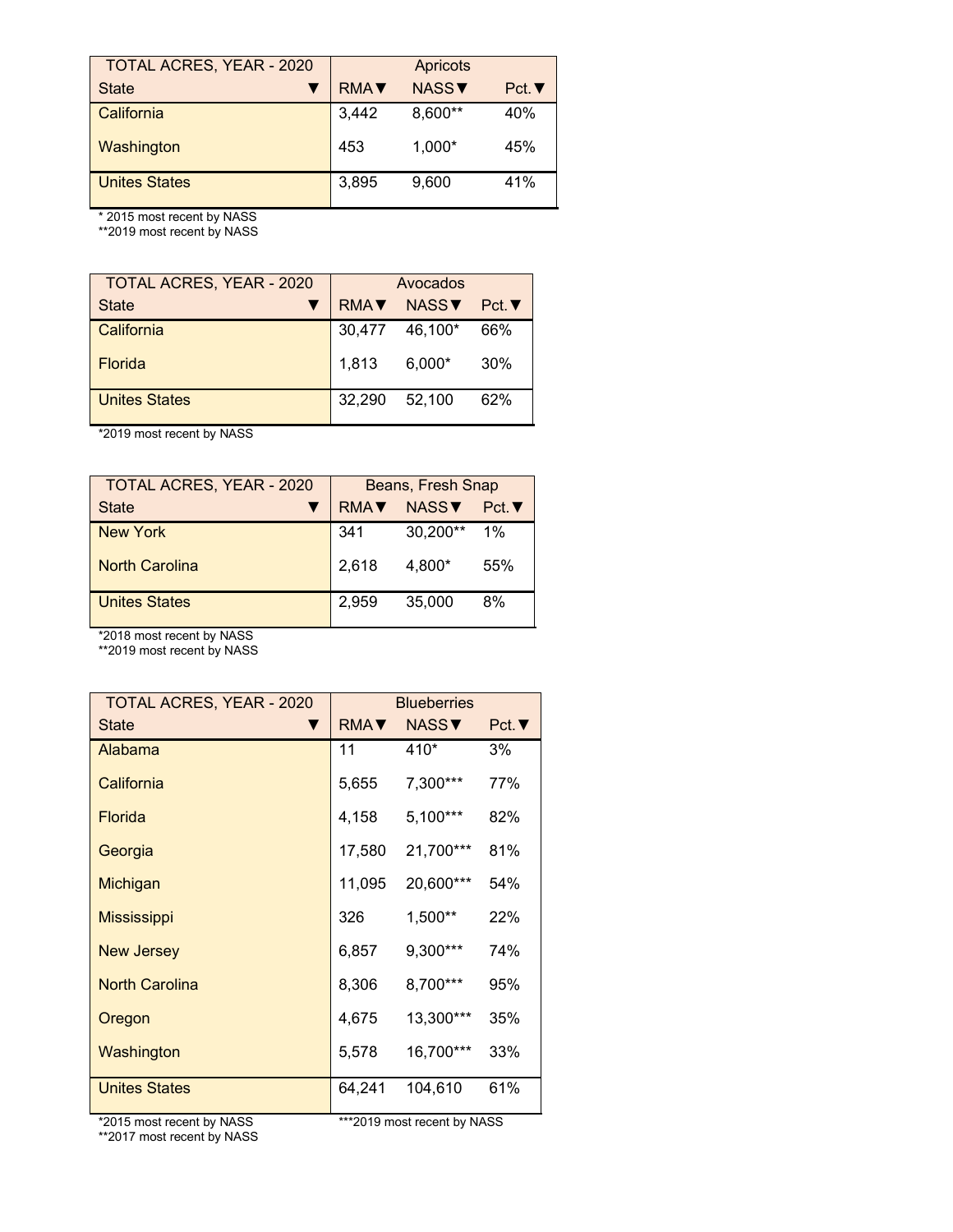| <b>TOTAL ACRES, YEAR - 2020</b> | Cabbage, Fresh |              |              |
|---------------------------------|----------------|--------------|--------------|
| State                           | <b>RMAV</b>    | <b>NASS▼</b> | $Pct.\nabla$ |
| <b>Florida</b>                  | 2,080          | 8,500**      | 24%          |
| Georgia                         | 1,629          | 5,000**      | 33%          |
| Michigan                        | 2,912          | 4,600**      | 63%          |
| <b>New York</b>                 | 3,107          | 12,000**     | 26%          |
| <b>North Carolina</b>           | 607            | $3,000*$     | 20%          |
| Texas                           | 1,751          | 5,500*       | 32%          |
| Wisconsin                       | 1,287          | $5,300**$    | 24%          |
| <b>Unites States</b>            | 13.373         | 43.900       | 30%          |

\*\*2019 most recent by NASS

| <b>TOTAL ACRES, YEAR - 2020</b> | <b>Cherries</b>            |               |              |
|---------------------------------|----------------------------|---------------|--------------|
| <b>State</b>                    | $RMA$ $\blacktriangledown$ | NASS <b>V</b> | $Pct.\nabla$ |
| California                      | 30,042                     | 34,000**      | 88%          |
| Idaho                           | 13                         | 650*          | 2%           |
| Michigan                        | 17,198                     | 32,100**      | 54%          |
| Montana                         | 154                        | 680*          | 23%          |
| <b>New York</b>                 | 268                        | $1,600**$     | 17%          |
| Oregon                          | 6,346                      | 13,650**      | 47%          |
| Utah                            | 2,104                      | $3,300**$     | 64%          |
| Washington                      | 30,787                     | 42,300**      | 73%          |
| Wisconsin                       | 1,271                      | $1,600**$     | 79%          |
| <b>Unites States</b>            | 88,183                     | 129,880       | 68%          |

\*2015 most recent by NASS

\*\*2019 most recent by NASS

| <b>TOTAL ACRES, YEAR - 2020</b> | <b>Chile Peppers</b>                     |          |     |
|---------------------------------|------------------------------------------|----------|-----|
| <b>State</b>                    | NASS <sub>V</sub><br>Pct.<br><b>RMAV</b> |          |     |
| Arizona                         | 359                                      | $1,100*$ | 33% |
| New Mexico                      | 416                                      | 8,700**  | 5%  |
| <b>Unites States</b>            | 775                                      | 9.800    | 8%  |
|                                 |                                          |          |     |

\*2018 most recent by NASS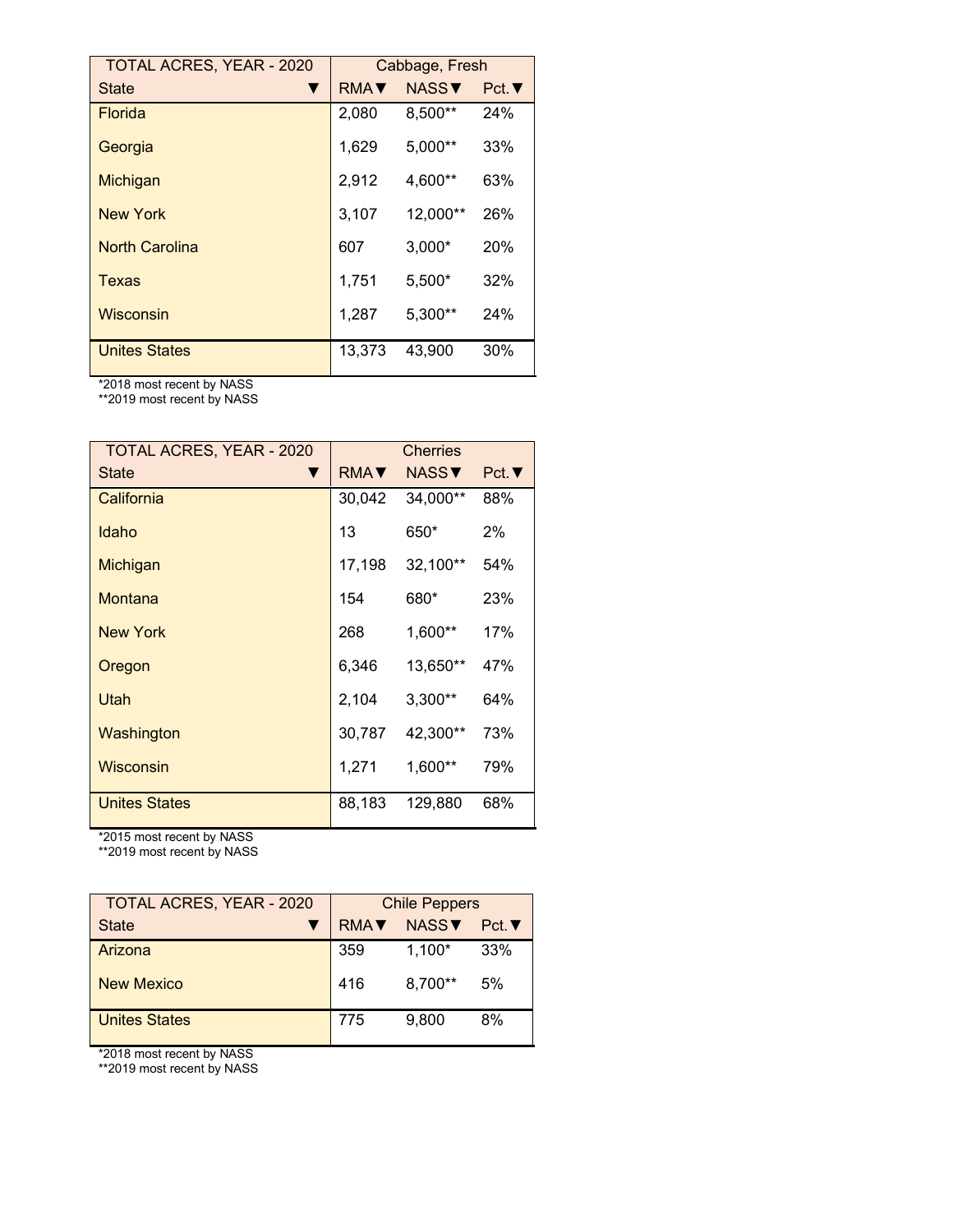| <b>TOTAL ACRES, YEAR - 2020</b> | <b>Citrus Fruit</b> |              |              |
|---------------------------------|---------------------|--------------|--------------|
| <b>State</b>                    | <b>RMAV</b>         | <b>NASS▼</b> | $Pct.\nabla$ |
| Arizona                         | 5,007               | 7,300        | 69%          |
| California                      | 235.147             | 269,700      | 87%          |
| <b>Florida</b>                  | 342,081             | 380,500      | 90%          |
| Texas                           | 16,528              | 23,800       | 69%          |
| <b>Unites States</b>            | 598.763             | 681,300      | 88%          |

| <b>TOTAL ACRES, YEAR - 2020</b> | Cranberries |               |      |
|---------------------------------|-------------|---------------|------|
| <b>State</b>                    | <b>RMAV</b> | NASS <b>V</b> | Pct. |
| <b>Massachusetts</b>            | 9,289       | 12,300**      | 75%  |
| New Jersey                      | 1,197       | $2,700**$     | 44%  |
| Oregon                          | 1,031       | $2,700**$     | 38%  |
| Washington                      | 199         | $1,500*$      | 13%  |
| Wisconsin                       | 18,926      | 20,800**      | 91%  |
| Unites States                   | 30.642      | 40.000        | 77%  |

\*\*2019 most recent by NASS

| <b>TOTAL ACRES, YEAR - 2020</b> | <b>Cucumbers, Process</b> |                   |      |
|---------------------------------|---------------------------|-------------------|------|
| <b>State</b>                    | <b>RMAV</b>               | NASS <sup>V</sup> | Pct. |
| <b>Florida</b>                  | 983                       | 18,280*           | 5%   |
| Michigan                        | 14,268                    | $30,000*$         | 48%  |
| Texas                           | 2,089                     | 4,150*            | 50%  |
| <b>Unites States</b>            | 17,340                    | 52,430            | 33%  |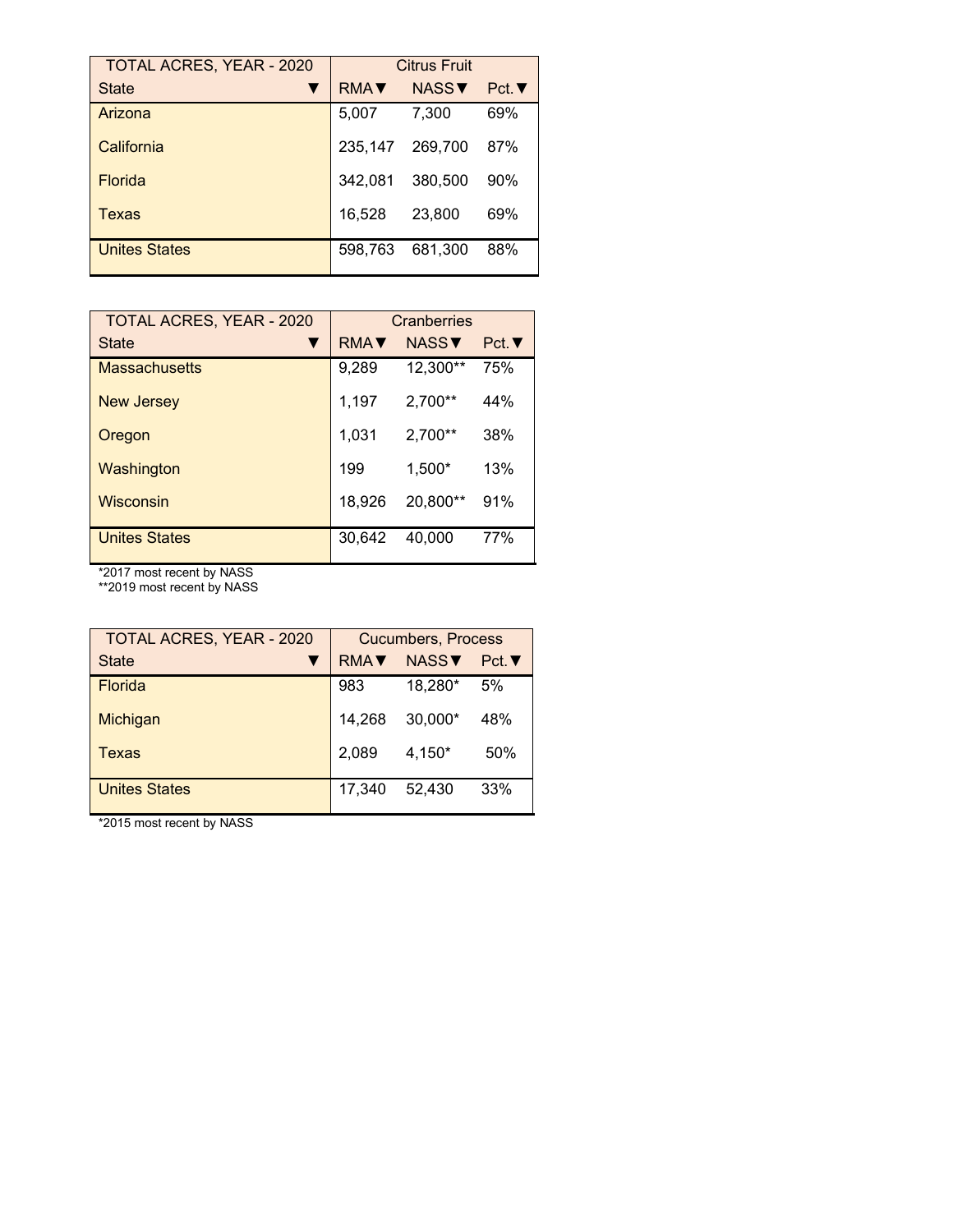| <b>TOTAL ACRES, YEAR - 2020</b> | Dry Bean                   |              |      |
|---------------------------------|----------------------------|--------------|------|
| <b>State</b>                    | $RMA$ $\blacktriangledown$ | <b>NASS▼</b> | Pct. |
| California                      | 17,257                     | 29,000       | 60%  |
| Colorado                        | 45,781                     | 58,000       | 79%  |
| Idaho                           | 22,128                     | 68,000       | 33%  |
| Michigan                        | 205,099                    | 260,000      | 79%  |
| Minnesota                       | 250,850                    | 275,000      | 91%  |
| Nebraska                        | 146,968                    | 165,000      | 89%  |
| <b>North Dakota</b>             | 851,592                    | 815,000      | 104% |
| Washington                      | 16,669                     | 41,000       | 41%  |
| Wyoming                         | 24,029                     | 29,000       | 83%  |
| <b>Unites States</b>            | 1,580,373                  | 1,740,000    | 91%  |

| <b>TOTAL ACRES, YEAR - 2020</b> | <b>Dry Peas/Lentils</b> |              |              |
|---------------------------------|-------------------------|--------------|--------------|
| <b>State</b>                    | <b>RMAV</b>             | <b>NASS▼</b> | $Pct.\nabla$ |
| Idaho                           | 101,957                 | 125.100      | 82%          |
| Montana                         | 891,607                 | 976,300      | 91%          |
| <b>Nebraska</b>                 | 27,726                  | 36,000       | 77%          |
| <b>North Dakota</b>             | 415,674                 | 425,400      | 98%          |
| South Dakota                    | 30,347                  | 29,000       | 105%         |
| Washington                      | 153,852                 | 196,700      | 78%          |
| <b>Unites States</b>            | 1,621,163               | 1,788,500    | 91%          |

| <b>TOTAL ACRES, YEAR - 2020</b> |                  | Figs          |              |
|---------------------------------|------------------|---------------|--------------|
| <b>State</b>                    | RMA <sub>V</sub> | NASS <b>V</b> | $Pct.\nabla$ |
| California                      | 4.694            | 6.700*        | 70%          |
| <b>Unites States</b>            | 4.694            | 6.700         | 70%          |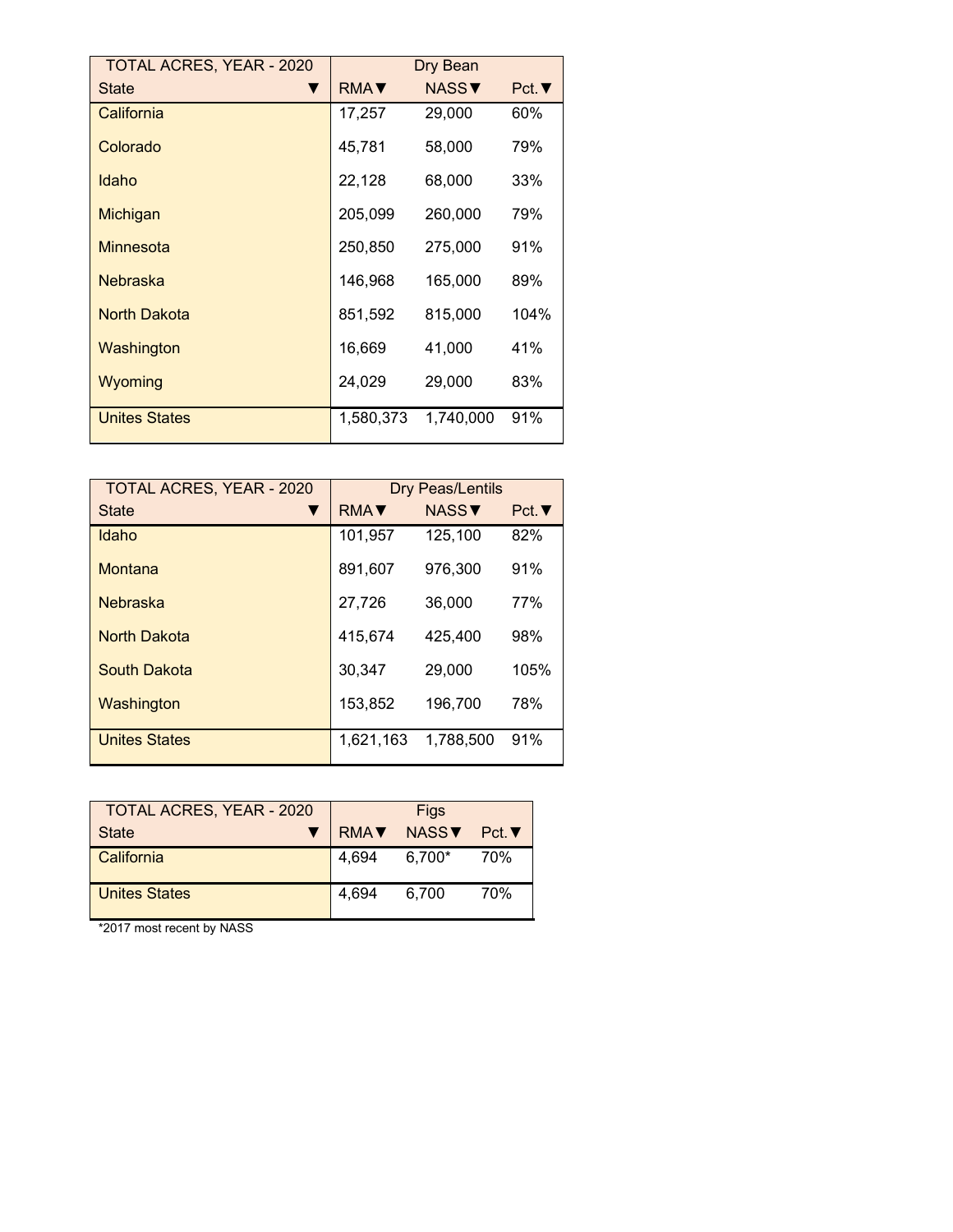| <b>TOTAL ACRES, YEAR - 2020</b> | Grapes, All                |              |              |
|---------------------------------|----------------------------|--------------|--------------|
| <b>State</b>                    | $RMA$ $\blacktriangledown$ | <b>NASS▼</b> | $Pct.\nabla$ |
| <b>Arkansas</b>                 | 1                          | 700          | 0%           |
| California                      | 609,705                    | 860,000**    | 71%          |
| Georgia                         | 167                        | 1,500        | 11%          |
| Michigan                        | 6,927                      | 12,500*      | 55%          |
| <b>New York</b>                 | 18,509                     | 33,000*      | 56%          |
| <b>North Carolina</b>           | 484                        | 2,300*       | 21%          |
| Ohio                            | 113                        | 1,500*       | 8%           |
| Oregon                          | 8,430                      | 23,000*      | 37%          |
| Pennsylvania                    | 8,018                      | 13,000*      | 62%          |
| <b>Texas</b>                    | 2,539                      | 4,600*       | 55%          |
| Virginia                        | 188                        | 4,200*       | 5%           |
| Washington                      | 62,521                     | 75,000**     | 83%          |
| <b>Unites States</b>            | 717,602                    | 1,031,300    | 70%          |

\*\*2019 most recent by NASS

| <b>TOTAL ACRES, YEAR - 2020</b> | <b>Green Peas, Processing</b> |              |              |  |
|---------------------------------|-------------------------------|--------------|--------------|--|
| <b>State</b><br>▼               | <b>RMAV</b>                   | <b>NASS▼</b> | $Pct.\nabla$ |  |
| Minnesota                       | 50,752                        | 48,400*      | 105%         |  |
| Oregon                          | 13,808                        | 16,300*      | 85%          |  |
| Washington                      | 28,421                        | 33,600*      | 85%          |  |
| Wisconsin                       | 17,413                        | 28,200*      | 62%          |  |
| <b>Unites States</b>            | 110,394                       | 126,500      | 87%          |  |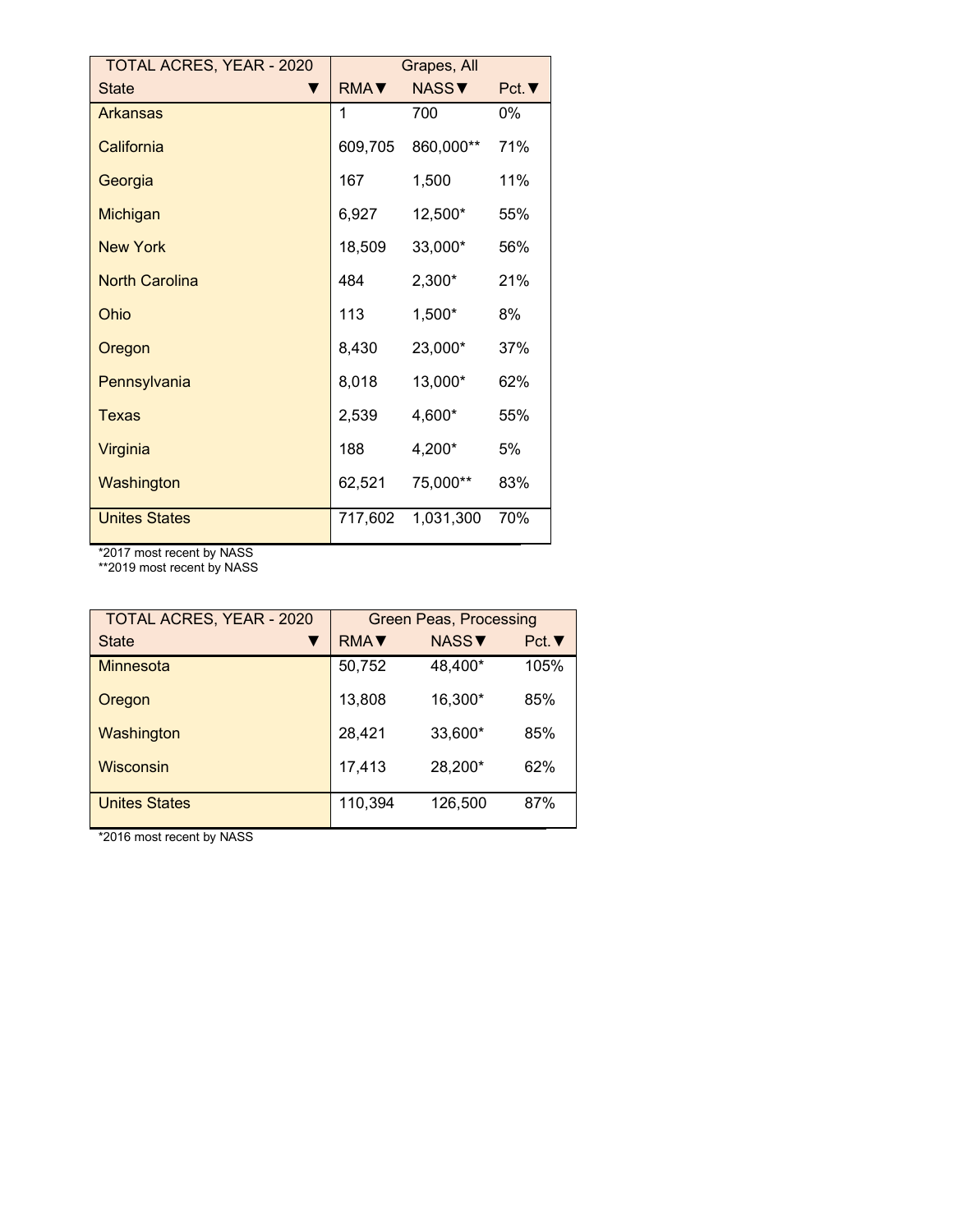| <b>TOTAL ACRES, YEAR - 2020</b> | <b>Mint-Peppermint</b> |                   |              |
|---------------------------------|------------------------|-------------------|--------------|
| <b>State</b>                    | <b>RMAV</b>            | NASS <sup>V</sup> | $Pct.\nabla$ |
| California                      | 209                    | 1,600*            | 13%          |
| Idaho                           | 2,333                  | 17,000*           | 14%          |
| Indiana                         | 4,168                  | $6,400*$          | 65%          |
| Oregon                          | 648                    | 19,000*           | 3%           |
| Washington                      | 4,603                  | 10,000*           | 46%          |
| Wisconsin                       | 917                    | 2,900*            | 32%          |
| <b>Unites States</b>            | 12,878                 | 56,900            | 23%          |

| <b>TOTAL ACRES, YEAR - 2020</b> | Mint - Spearmint |          |      |
|---------------------------------|------------------|----------|------|
| <b>State</b>                    | <b>RMA</b>       | NASSV    | Pct. |
| Idaho                           | 91               | $1,100*$ | 8%   |
| Indiana                         | 1,696            | $3,900*$ | 43%  |
| Washington                      | 3,075            | 11,000*  | 28%  |
| <b>Unites States</b>            | 4,862            | 16,000   | 30%  |

\*2019 most recent by NASS

| <b>TOTAL ACRES, YEAR - 2020</b> | Macadamia Nuts |                  |     |
|---------------------------------|----------------|------------------|-----|
| State                           |                | RMAV NASSV Pct.V |     |
| Hawaii                          |                | 11,637 16,900*   | 69% |
| Unites States                   | 11,637 16,900  |                  | 69% |

\*2019 most recent by NASS

| <b>TOTAL ACRES, YEAR - 2020</b> | <b>Nectarines</b> |                   |      |
|---------------------------------|-------------------|-------------------|------|
| <b>State</b>                    | <b>RMAV</b>       | NASS <sup>V</sup> | Pct. |
| California                      | 13,053            | 15,500**          | 84%  |
| Washington                      | 186               | $1.000*$          | 19%  |
| <b>Unites States</b>            | 13,239            | 16.500            | 80%  |

\*2017 most recent by NASS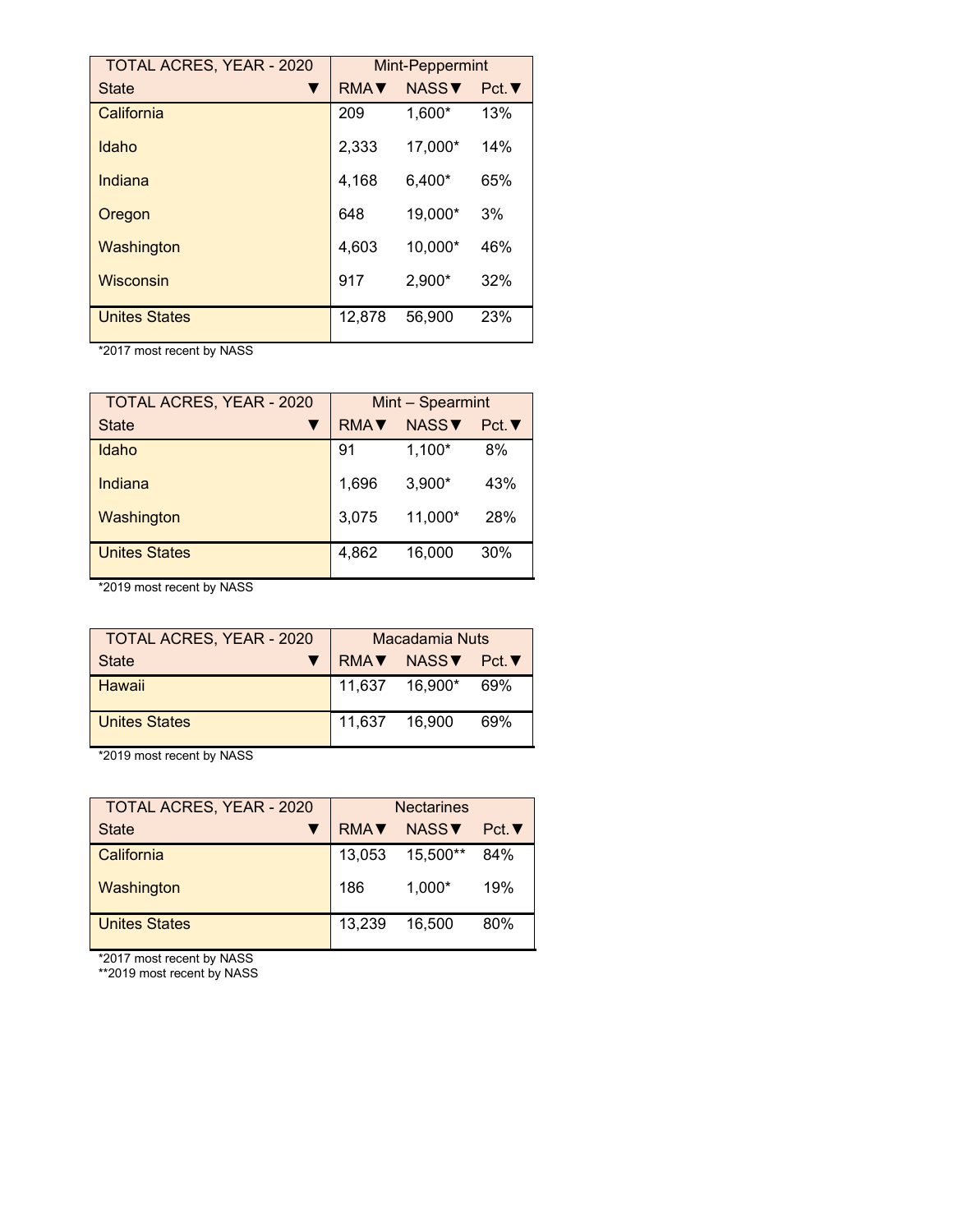| <b>TOTAL ACRES, YEAR - 2020</b> |                            | Olives         |        |
|---------------------------------|----------------------------|----------------|--------|
| <b>State</b>                    | $RMA$ $\blacktriangledown$ | NASS▼          | Pct. ▼ |
| California                      |                            | 22,369 37,500* | 60%    |
| <b>Unites States</b>            | 22.369 37.500              |                | 60%    |

| TOTAL ACRES, YEAR - 2020 |        | Onions       |      |
|--------------------------|--------|--------------|------|
| <b>State</b>             | RMA    | <b>NASS▼</b> | Pct. |
| California               | 21,525 | 43,700**     | 49%  |
| Colorado                 | 2,295  | $3,200**$    | 72%  |
| Georgia                  | 8,598  | 9,800**      | 88%  |
| Idaho                    | 4,598  | 11,000**     | 42%  |
| Michigan                 | 1,183  | 2,500*       | 47%  |
| <b>New Mexico</b>        | 401    | 6,600**      | 6%   |
| <b>New York</b>          | 4,621  | $7,100**$    | 65%  |
| Oregon                   | 8,818  | 20,500**     | 43%  |
| Texas                    | 10,250 | 10,500**     | 98%  |
| Washington               | 16,870 | 20,000**     | 84%  |
| Wisconsin                | 350    | 20,000**     | 2%   |
| <b>Unites States</b>     | 79,509 | 154,900      | 51%  |

\*2015 most recent by NASS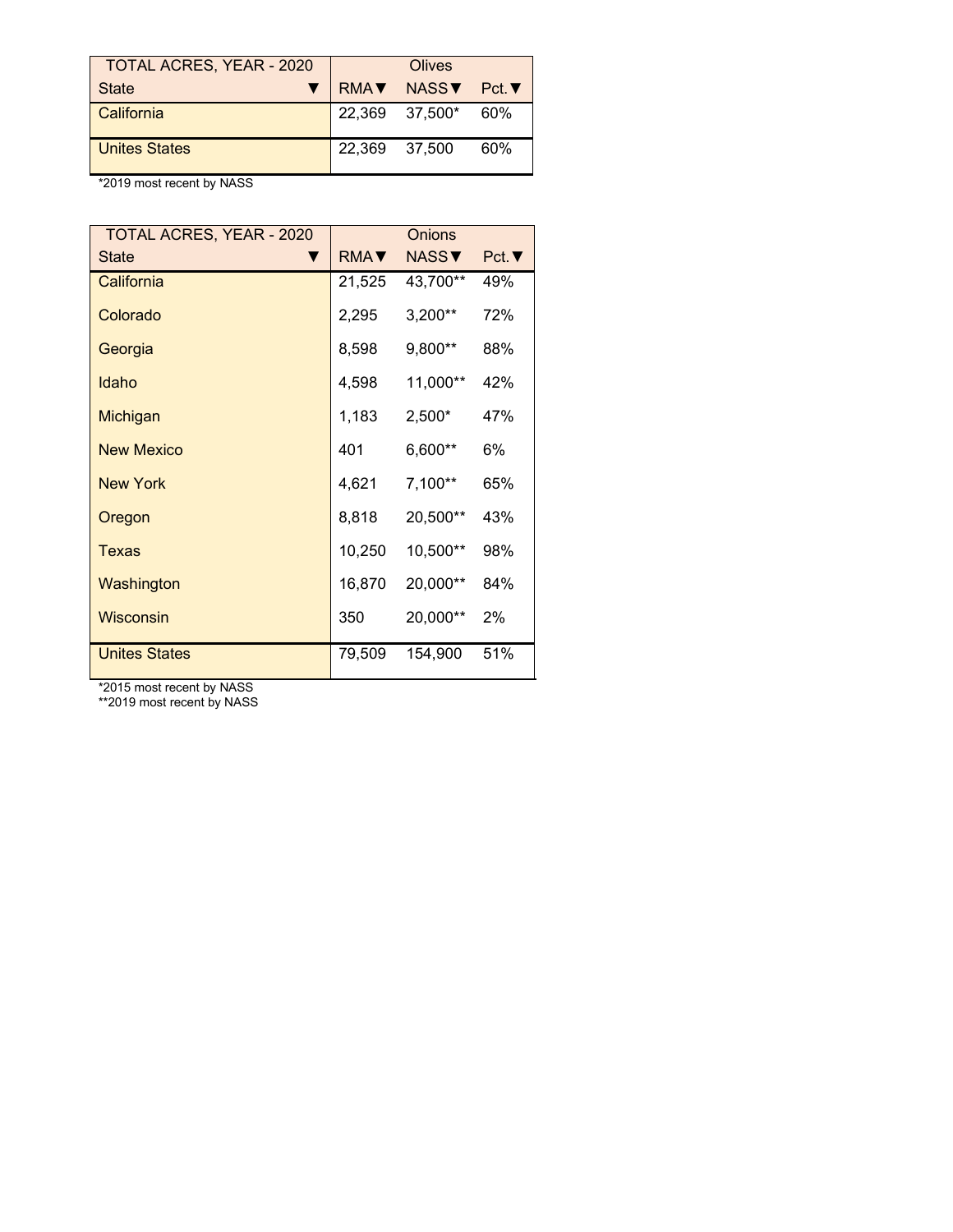| TOTAL ACRES, YEAR - 2020 |             | Peaches   |      |
|--------------------------|-------------|-----------|------|
| <b>State</b><br>▼        | <b>RMA▼</b> | NASS▼     | Pct. |
| Alabama                  | 642         | $1,348^*$ | 43%  |
| <b>Arkansas</b>          | 113         | $525*$    | 22%  |
| California               | 28,107      | 36,200**  | 78%  |
| Colorado                 | 1,787       | $2,500**$ | 71%  |
| <b>Connecticut</b>       | 153         | $323*$    | 47%  |
| <b>Florida</b>           | 389         | 904*      | 43%  |
| Georgia                  | 6,042       | 8,500**   | 71%  |
| Idaho                    | 604         | 800*      | 76%  |
| <b>Illinois</b>          | 705         | $1,000^*$ | 71%  |
| Indiana                  | 46          | 256*      | 18%  |
| Kentucky                 | 23          | 292*      | 8%   |
| <b>Maine</b>             | 1           | $33^*$    | 3%   |
| <b>Maryland</b>          | 251         | 772*      | 28%  |
| <b>Massachusetts</b>     | 145         | $392*$    | 37%  |
| Michigan                 | 1,251       | 2,400**   | 52%  |
| <b>Mississippi</b>       | 51          | $154*$    | 33%  |
| <b>Missouri</b>          | 396         | 934*      | 40%  |
| <b>New Hampshire</b>     | 57          | $73^*$    | 78%  |
| <b>New Jersey</b>        | 2,162       | $3,900**$ | 55%  |
| <b>New York</b>          | 337         | $1,158^*$ | 28%  |
| <b>North Carolina</b>    | 408         | 758*      | 51%  |
| Oklahoma                 | 107         | 585*      | 18%  |
| Oregon                   | 66          | 568*      | 0.5% |
| Pennsylvania             | 1,383       | $3,800**$ | 36%  |
| <b>South Carolina</b>    | 11,793      | 15,000**  | 79%  |
| <b>Tennessee</b>         | 73          | 464*      | 16%  |
| <b>Texas</b>             | 848         | 2,496*    | 31%  |
| Utah                     | 157         | $1,200*$  | 13%  |
| Vermont                  | 2           | $10*$     | .2%  |
| Virginia                 | 820         | 835*      | 103% |
| Washington               | 570         | $2,100**$ | 27%  |
| <b>West Virginia</b>     | 336         | 883*      | 35%  |
| <b>Unites States</b>     | 59,825      | 91,163    | 66%  |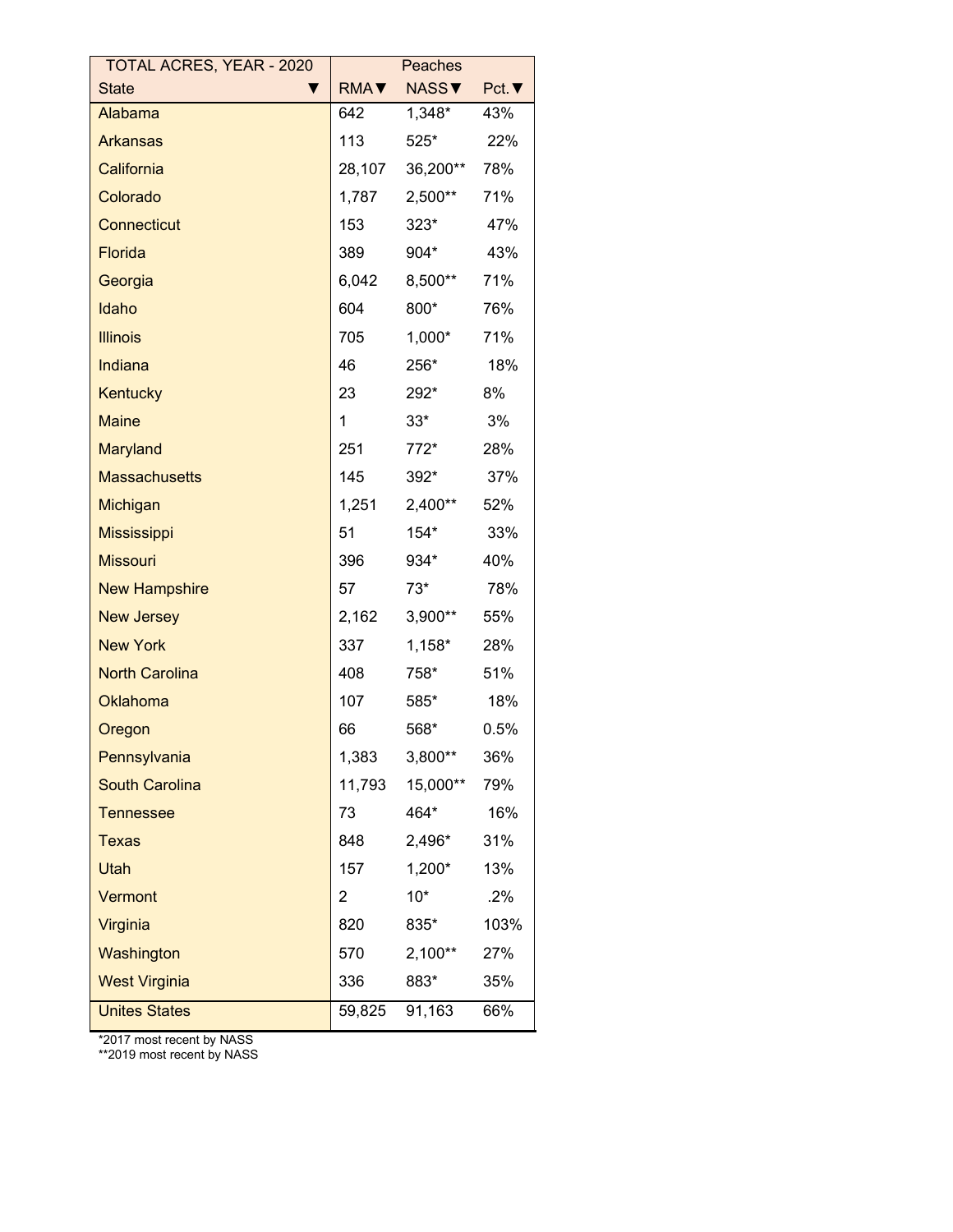| <b>TOTAL ACRES, YEAR - 2020</b> |             | Pears        |              |
|---------------------------------|-------------|--------------|--------------|
| <b>State</b>                    | <b>RMAV</b> | <b>NASS▼</b> | $Pct.\nabla$ |
| California                      | 7,799       | 10,000**     | 78%          |
| New York                        | 60          | $1,000*$     | 6%           |
| Oregon                          | 8,717       | 15,000**     | 58%          |
| Pennsylvania                    | 35          | $800*$       | 4%           |
| Washington                      | 14,508      | 20,400**     | 71%          |
| <b>Unites States</b>            | 31,119      | 47,200       | 66%          |

\*\*2019 most recent by NASS

| <b>TOTAL ACRES, YEAR - 2020</b> | Pecans      |              |      |
|---------------------------------|-------------|--------------|------|
| <b>State</b>                    | <b>RMA▼</b> | <b>NASS▼</b> | Pct. |
| Alabama                         | 1,745       | 8,000*       | 22%  |
| Arizona                         | 16,731      | 21,000       | 80%  |
| California                      | 1,512       | $3,500*$     | 43%  |
| Georgia                         | 90,654      | 129,000      | 70%  |
| Louisiana                       | 628         | 13,400*      | 5%   |
| <b>New Mexico</b>               | 34,558      | 45,000       | 77%  |
| Oklahoma                        | 2,601       | 92,000       | 3%   |
| Texas                           | 30,089      | 115,000      | 26%  |
| <b>Unites States</b>            | 178.518     | 426,900      | 42%  |

\*2018 most recent by NASS

| <b>TOTAL ACRES, YEAR - 2020</b> | Peppers, Bell |          |      |
|---------------------------------|---------------|----------|------|
| <b>State</b>                    | <b>RMAV</b>   | NASSV    | Pct. |
| <b>Florida</b>                  | 3,568         | 12,200*  | 29%  |
| Georgia                         | 1,258         | $3,700*$ | 34%  |
| <b>Unites States</b>            | 4.826         | 15.900   | 30%  |

\*2019 most recent by NASS

| TOTAL ACRES, YEAR - 2020 | Pistachios |                      |              |
|--------------------------|------------|----------------------|--------------|
| State                    | RMA▼       | NASS▼                | $Pct.\nabla$ |
| California               |            | 176,862 289,000* 62% |              |
| Unites States            |            | 179.874 289.000      | 62%          |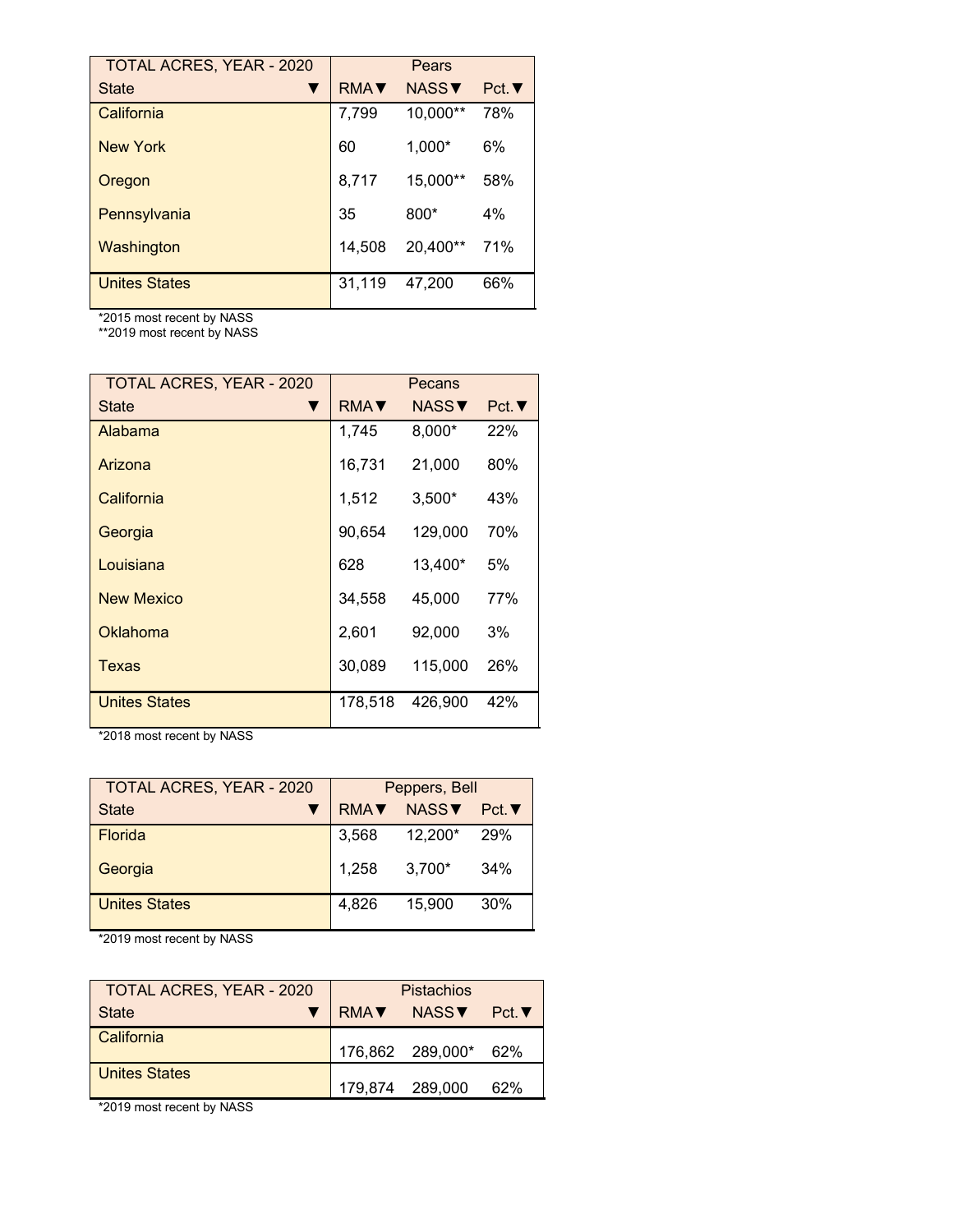| <b>TOTAL ACRES, YEAR - 2020</b> | <b>Plums/Prunes</b> |                    |     |
|---------------------------------|---------------------|--------------------|-----|
| <b>State</b>                    |                     | RMAV NASSV Pct.V   |     |
| California                      |                     | 43,892 59,000* 74% |     |
| <b>Unites States</b>            | 43,892 59,000       |                    | 74% |

| <b>TOTAL ACRES, YEAR - 2020</b> | <b>Potatoes</b>            |              |              |  |
|---------------------------------|----------------------------|--------------|--------------|--|
| <b>State</b>                    | $RMA$ $\blacktriangledown$ | <b>NASS▼</b> | $Pct.\nabla$ |  |
| California                      | 27,792                     | 32,000       | 87%          |  |
| Colorado                        | 50,633                     | 54,000       | 94%          |  |
| Florida                         | 19,480                     | 22,000       | 89%          |  |
| Idaho                           | 214,924                    | 300,000      | 72%          |  |
| <b>Maine</b>                    | 48,482                     | 51,000       | 95%          |  |
| <b>Michigan</b>                 | 32,546                     | 48,000       | 68%          |  |
| Minnesota                       | 33,153                     | 42,000       | 79%          |  |
| <b>Nebraska</b>                 | 13,218                     | 19,000       | 70%          |  |
| <b>North Dakota</b>             | 72,223                     | 72,000       | 100%         |  |
| Oregon                          | 23,825                     | 45,000       | 53%          |  |
| Texas                           | 7,056                      | 11,000       | 64%          |  |
| Washington                      | 68,764                     | 155,000      | 44%          |  |
| <b>Wisconsin</b>                | 50,654                     | 70,000       | 72%          |  |
| <b>Unites States</b>            | 662,750                    | 921,000      | 72%          |  |

| <b>TOTAL ACRES, YEAR - 2020</b> | <b>Processing Beans</b> |          |              |
|---------------------------------|-------------------------|----------|--------------|
| <b>State</b>                    | <b>RMAV</b>             | NASSV    | $Pct.\nabla$ |
| Indiana                         | 867                     | $3,600*$ | 24%          |
| Michigan                        | 2,934                   | 16,000*  | 18%          |
| Pennsylvania                    | 6,083                   | 5,500    | 111%         |
| Wisconsin                       | 46,793                  | 69,200*  | 68%          |
| <b>Unites States</b>            | 56.677                  | 94.300   | 60%          |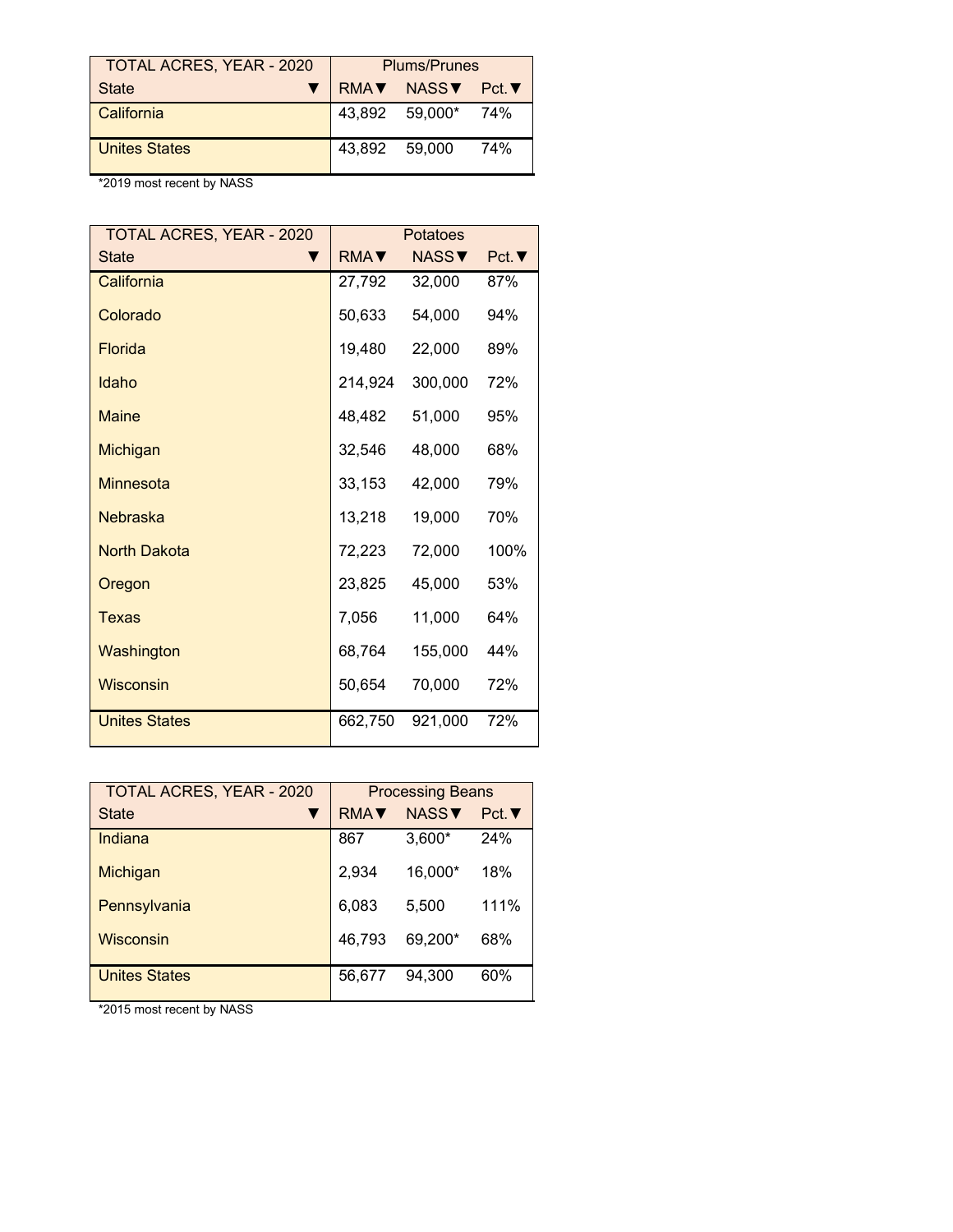| <b>TOTAL ACRES, YEAR - 2020</b> | <b>Pumpkins</b> |               |       |
|---------------------------------|-----------------|---------------|-------|
| <b>State</b>                    | RMA             | NASS <b>V</b> | Pct.▼ |
| <b>Illinois</b>                 | 9.096           | 13,791*       | 66%   |
| <b>Unites States</b>            | 9.096           | 16.426        | 55%   |

| <b>TOTAL ACRES, YEAR - 2020</b> | <b>Strawberries</b> |                   |          |
|---------------------------------|---------------------|-------------------|----------|
| <b>State</b>                    | RMA                 | NASS <sub>V</sub> | — Pct. ▼ |
| California                      | 24                  | 36,000*           | $0\%$    |
| <b>Unites States</b>            | 24                  | 36,000            | $0\%$    |

\*2019 most recent by NASS

| <b>TOTAL ACRES, YEAR - 2020</b> | <b>Sweet Corn, Fresh</b> |              |              |
|---------------------------------|--------------------------|--------------|--------------|
| <b>State</b>                    | RMA <b>V</b>             | <b>NASS▼</b> | $Pct.\nabla$ |
| Alabama                         | 296                      | 1,200*       | 25%          |
| Colorado                        | 1,458                    | $3,500*$     | 42%          |
| Connecticut                     | 888                      | 3,900*       | 23%          |
| Florida                         | 19,745                   | 41,500*      | 48%          |
| Georgia                         | 11,398                   | 26,500*      | 43%          |
| <b>Maine</b>                    | 117                      | 1,500*       | 8%           |
| <b>Maryland</b>                 | 16                       | $3,700*$     | 0.4%         |
| <b>Massachusetts</b>            | 744                      | $3,400*$     | 22%          |
| <b>New Hampshire</b>            | 216                      | 1,400*       | 15%          |
| <b>New Jersey</b>               | 443                      | $6,000*$     | 7%           |
| <b>New York</b>                 | 1,168                    | 18,100*      | 6%           |
| <b>North Carolina</b>           | 400                      | $5,100*$     | 8%           |
| Pennsylvania                    | 795                      | 10,300*      | 8%           |
| <b>Unites States</b>            | 37,684                   | 126,100      | 30%          |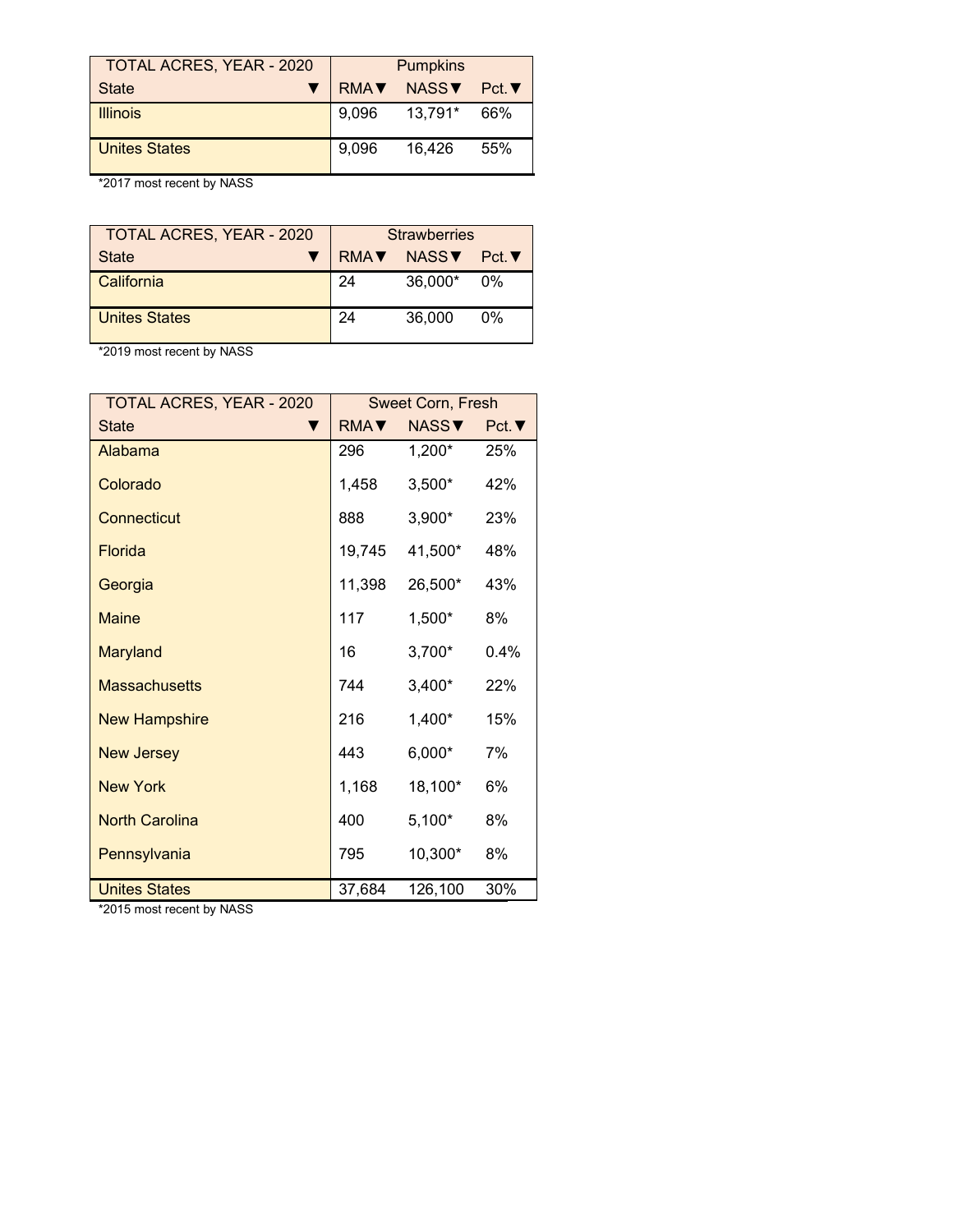| <b>TOTAL ACRES, YEAR - 2020</b> | <b>Sweet Corn, Process</b> |              |              |
|---------------------------------|----------------------------|--------------|--------------|
| <b>State</b>                    | <b>RMAV</b>                | <b>NASS▼</b> | $Pct.\nabla$ |
| Minnesota                       | 92,908                     | 112,000*     | 83%          |
| Oregon                          | 5.636                      | 21,700*      | 26%          |
| Washington                      | 48,701                     | 71,800*      | 68%          |
| <b>Wisconsin</b>                | 26,092                     | 60,900*      | 43%          |
| <b>Unites States</b>            | 173,337                    | 266,400      | 65%          |

| <b>TOTAL ACRES, YEAR - 2020</b> | <b>Sweet Potatoes</b> |                  |     |
|---------------------------------|-----------------------|------------------|-----|
| <b>State</b>                    |                       | RMA▼ NASS▼ Pct.▼ |     |
| Louisiana                       | 7,785                 | $8.500*$         | 92% |
| <b>Unites States</b>            | 7,785                 | 335,400 2%       |     |

\*2017 most recent by NASS

| TOTAL ACRES, YEAR - 2020 | Tomatoes, Fresh |               |              |
|--------------------------|-----------------|---------------|--------------|
| <b>State</b><br>▼        | RMA <b>V</b>    | NASS <b>V</b> | $Pct.\nabla$ |
| Arkansas                 | 489             | $900*$        | 54%          |
| California               | 5,985           | 28,600*       | 21%          |
| <b>Florida</b>           | 14,471          | 33,000*       | 44%          |
| Georgia                  | 1,080           | $2,900*$      | 37%          |
| <b>North Carolina</b>    | 483             | $3,500*$      | 14%          |
| Pennsylvania             | 15              | $2,300*$      | 0.70%        |
| <b>South Carolina</b>    | 2               | $3,300*$      | 0.06%        |
| <b>Tennessee</b>         | 861             | $3,500*$      | 25%          |
| Virginia                 | 164             | $2,200*$      | 7%           |
| <b>Unites States</b>     | 23,550          | 80,200        | 30%          |

\*2015 most recent by NASS

| <b>TOTAL ACRES, YEAR - 2020</b><br><b>Tomatoes, Process</b> |                 |                  |              |
|-------------------------------------------------------------|-----------------|------------------|--------------|
| State                                                       | RMA▼ NASS▼      |                  | $Pct.\nabla$ |
| l California                                                |                 | 212,267 235,000* | 90%          |
| Unites States                                               | 212.267 235.000 |                  | 90%          |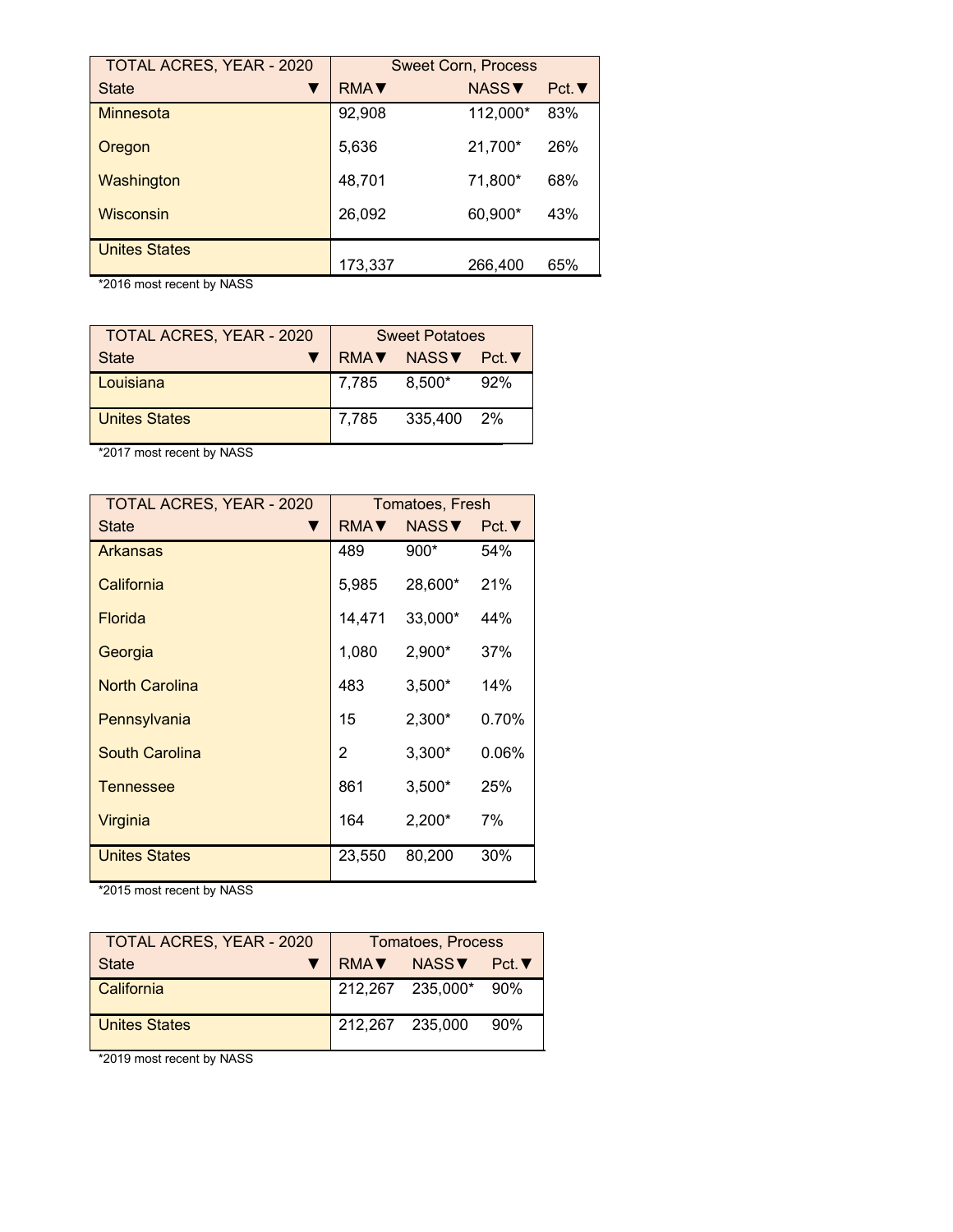| <b>TOTAL ACRES, YEAR - 2020</b> | Tropical Fruit - Banana, Coffee, Papaya |                   |      |
|---------------------------------|-----------------------------------------|-------------------|------|
| <b>State</b>                    | <b>RMA</b> ▼                            | NASS <sup>V</sup> | Pct. |
| <b>Hawaii</b>                   | 4,706                                   | 8.290             | 57%  |
| <b>Unites States</b>            | 4,706                                   | 8,290             | 57%  |

| <b>TOTAL ACRES, YEAR - 2020</b> | Walnuts     |                      |      |
|---------------------------------|-------------|----------------------|------|
| <b>State</b>                    | <b>RMA▼</b> | NASS <b>▼</b>        | Pct. |
| California                      |             | 189,899 365,000* 52% |      |
| <b>Unites States</b>            | 189.899     | 365.000              | 52%  |